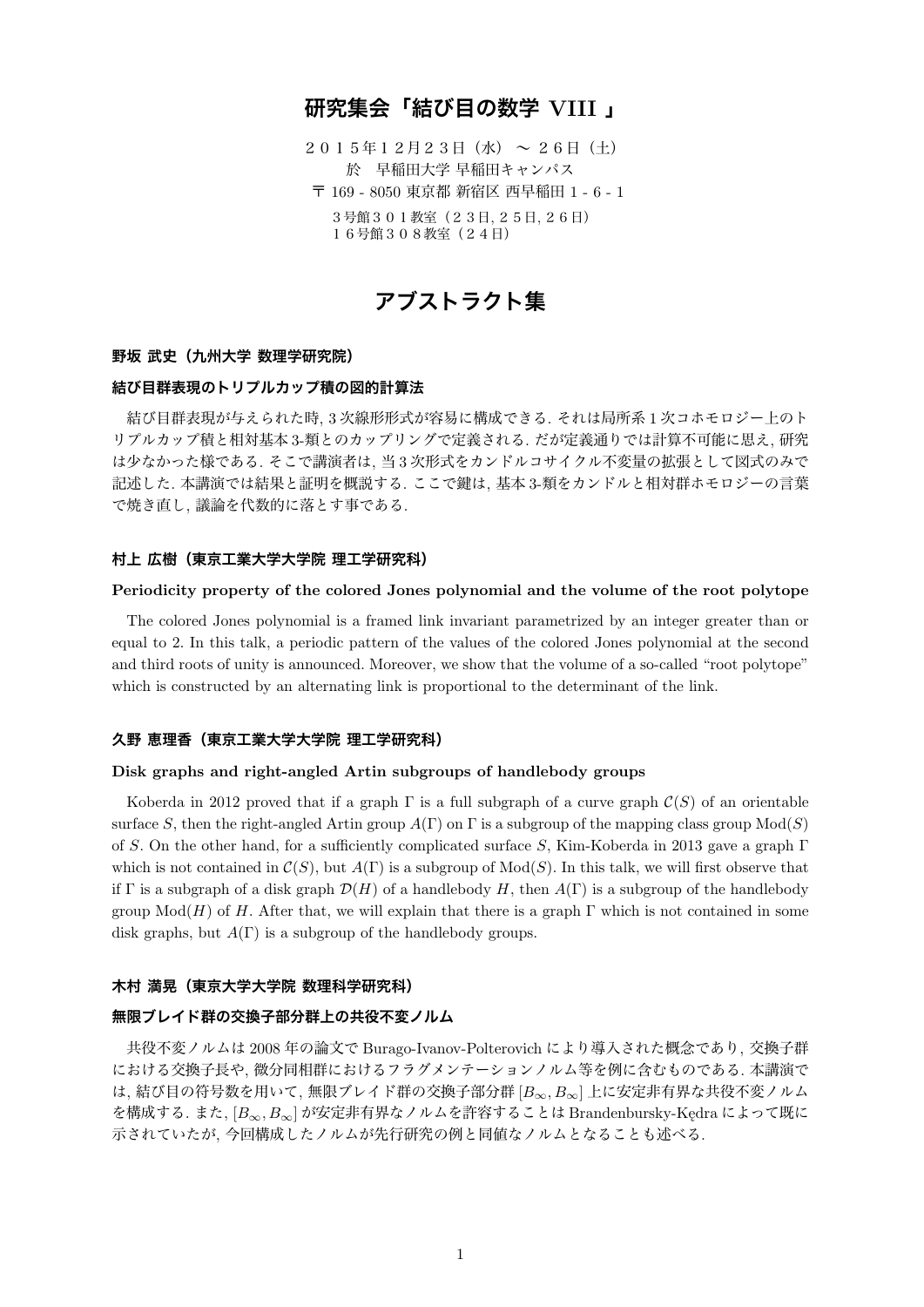# **Mar´ia de los Angeles Guevara Hern´andez(ポトシノ科学技術研究所)**

## **Families of non-alternating knots**

First, we will give formulas to calculate the Homfly polynomial of knots formed by 3-tangles. Then, we will construct families of non-alternating knots and give explicit formulas to calculate the Alexander polynomial of them. The knots in these families are prime and of alternation number one. We also give several properties of the knots in these families. The families contain the first non-alternating knots: 819,  $8_{20}$ ,  $8_{21}$ .

#### **Nathan Geer (ユタ州立大学)**

#### **Re-normalized Link invariants**

In the last few years, C. Blanchet, F. Costantino, B. Patureau, N. Reshetikhin, V. Turaev and myself (in various collaborations) have developed a theory of renormalized quantum invariants of links and 3-manifolds which lead to TQFTs. This talk will start out by giving an overview of this work. In the second part of the talk I will discuss the renormalized quantum invariants of links coming from quantized  $\mathfrak{sl}(2)$  at a root of unity. These link invariants contain Kashaev's quantum dilogarithm invariants of knots, the Akutsu-Deguchi-Ohtsuki invariant of links and the multi-variable Alexander Polynomial. Moreover, these re-normalized invariants of knots are meromorphic functions whose residues are closely related to the the colored Jones polynomials.

#### **望月 厚志(京都大学 数理解析研究所)**

# **種数** 1 **の open book 分解をもつ** 3 **次元多様体の Casson-Walker 不変量について**

境界をもつ曲面の自己同相写像の mapping torus と solid torus の合併として 3 次元多様体を表示す ることを, open book 分解という. 本講演では, 種数 1 の open book 分解をもつ有理ホモロジー球面の Casson-Walker 不変量を計算する.

#### **和田 康載(早稲田大学大学院 教育学研究科)**

# **被覆絡み目のミルナー不変量 (小林奈津花氏,安原晃氏(東京学芸大学)との共同研究)**

絡み目 *L* のある成分 *K* で分岐する 3 次元球面の二重分岐被覆に対して,*L \ K* の各リフトを被覆絡み 目と呼ぶ.*L* から得られる全ての被覆絡み目のミルナー不変量から成る集合 *M<sup>L</sup>* を被覆ミルナー不変量と 定義する.本講演では,ミルナー不変量はコボルディズムかつリンク・ホモトピー不変量であるにも関わ らず,*M<sup>L</sup>* はコボルディズム不変量であるが,リンク・ホモトピー不変量でないことを紹介する.さらに *L* がブルニアン絡み目の場合,*L* と被覆絡み目それぞれのミルナー不変量の間の関係が正確に記述できる ことを紹介する.本研究は小林奈津花氏,安原晃氏(東京学芸大学)との共同研究である.

#### **陶器 和誠(日本大学大学院 総合基礎科学研究科)**

#### **On L-space twisted torus knots**

A knot *K* in the 3–sphere *S* 3 is called an L-space knot if it admits a nontrivial Dehn surgery yielding an L-space, a rational homology sphere whose Heegaard Floer homology is as simple as possible. We provide a new infinite family of twisted torus knots which are L-space knots.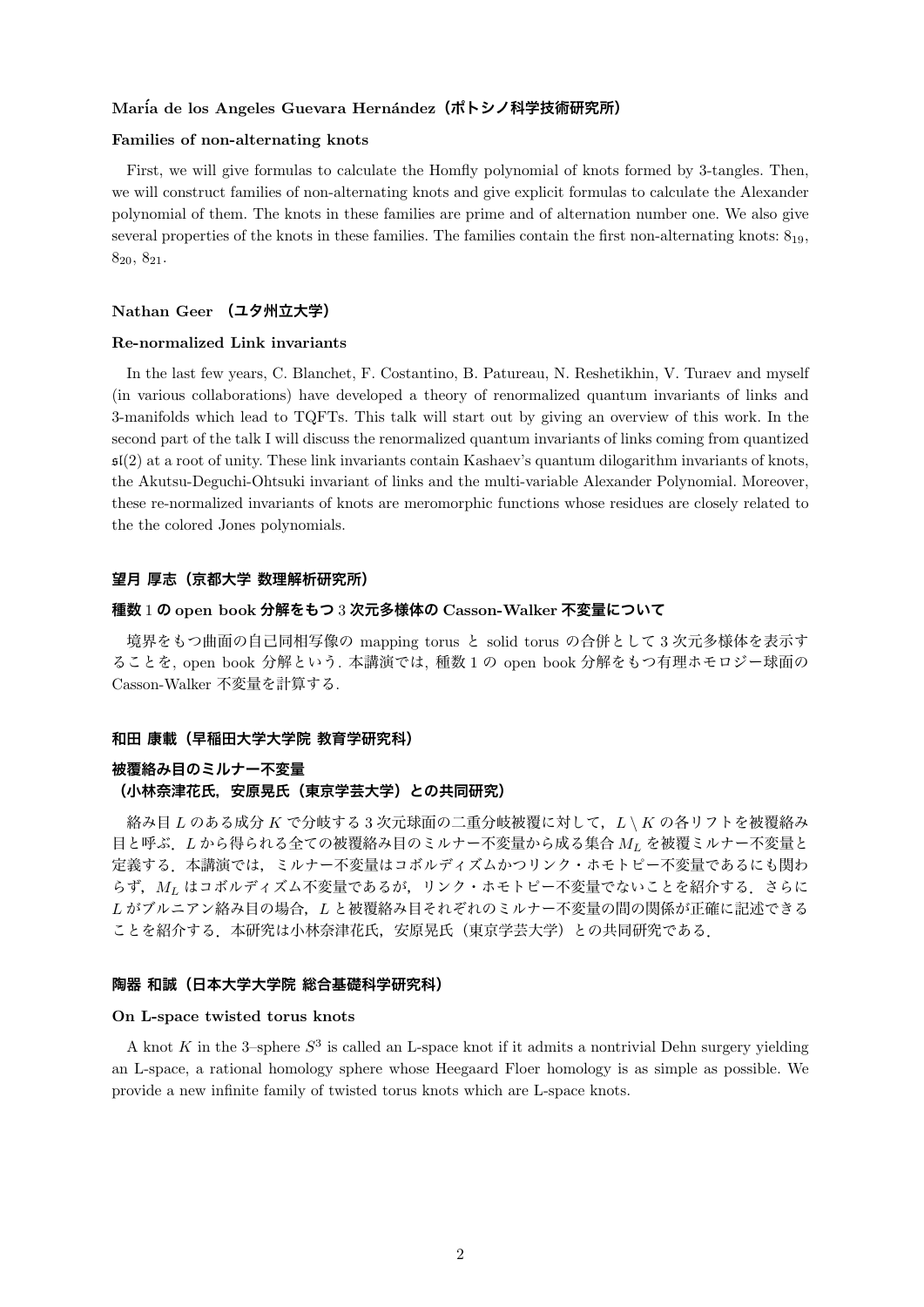#### **松土 恵理(日本大学大学院 総合基礎科学研究科)**

#### **A minimal number of colors for Z-colorable links**

For links with 0 determinants, Z-coloring is defined as a generalization of Fox coloring. A link is called a Z-colorable link if a Z-coloring exists on a diagram of the link. I will talk about minimal number of colors for Z-colorable links. This is joint work with Kazuhiro Ichihara.

# **北澤 直樹(東京工業大学大学院 理工学研究科)**

## **さまざまな折り目写像と定義域多様体そして折り目写像への手術について**

Morse 関数やその自然な一般化である折り目写像, 安定写像は, 多様体をよい可微分写像を用いて調べる ということにおいて最も基本的で扱いやすい可微分写像である. Morse 関数は, 可微分多様体上に必ずしか もたくさんあり, 離散集合として現れる特異点からホモロジー群や一部のホモトピーに関する情報がわか る. 20 世紀前半には確立された考えで,1950-70 年頃の, 主に自由度の高さゆえに扱いやすい, 高次元の多 様体の代数的位相幾何学, 微分位相幾何学的な理論の発展に貢献した; 例えば, Milnor の 7 次元のエキゾ チック球面の発見で, 多様体が位相的に球面であることを示す部分で使われた. この講演では, 定義域多様 体の可微分構造等, 多様体の細かい情報に影響を与えることが多いことが, 1990 年代頃に佐伯修氏や佐久 間一浩氏により明らかにされた special generic 写像や, 講演者が導入し系統的に研究している同心円形折 り目写像や周辺の具体的で扱いやすい折り目写像のクラス等, 様々な折り目写像のクラスとそのクラスの 写像を許容する定義域多様体について, 背景, 知られた結果から講演者の結果まで紹介する. そして, 「結 び目の数学」に最も関係のある話として, 「折り目写像への手術」を導入する. 多様体への手術という考え は, 多様体の (微分) 位相幾何学では基本的であり, 折り目写像への手術も基本的で自然な概念である. 今回 導入する手術は, 具体的な写像の構成が簡単な多様体上でも難しいという状況である中, 多くの扱いやすい 写像を構成し構成した写像たちを用いて多様体を研究しようという基本的な動機のもと講演者と独立に研 究を進める, 小林真人氏による扱いやすい安定 (折り目) 写像への手術を原点とし, 自ら考案したものであ る. この手術という構成的な手法で得られる写像や多様体についても話す.

## **稲葉 和正(東北大学大学院 理学研究科)**

#### **On deformations of isolated singularities of polar weighted homogeneous mixed polynomials**

Let f and g be 2-variable weighted homogeneous complex polynomials. We deform singularities of  $f\bar{g}$ and show that there exists a deformation of  $f\bar{g}$  which has only indefinite fold singularities and mixed Morse singularities.

#### **直江 央寛(東北大学大学院 理学研究科)**

#### **Infinitely many corks with special shadow complexity one**

A cork is a compact Stein surface which gives rise to exotic pairs of 4-manifolds. We find infinitely many corks with special shadow complexity one among the 4-manifolds constructed from contractible special polyhedra having one true vertex by using the notion of Turaev's shadow.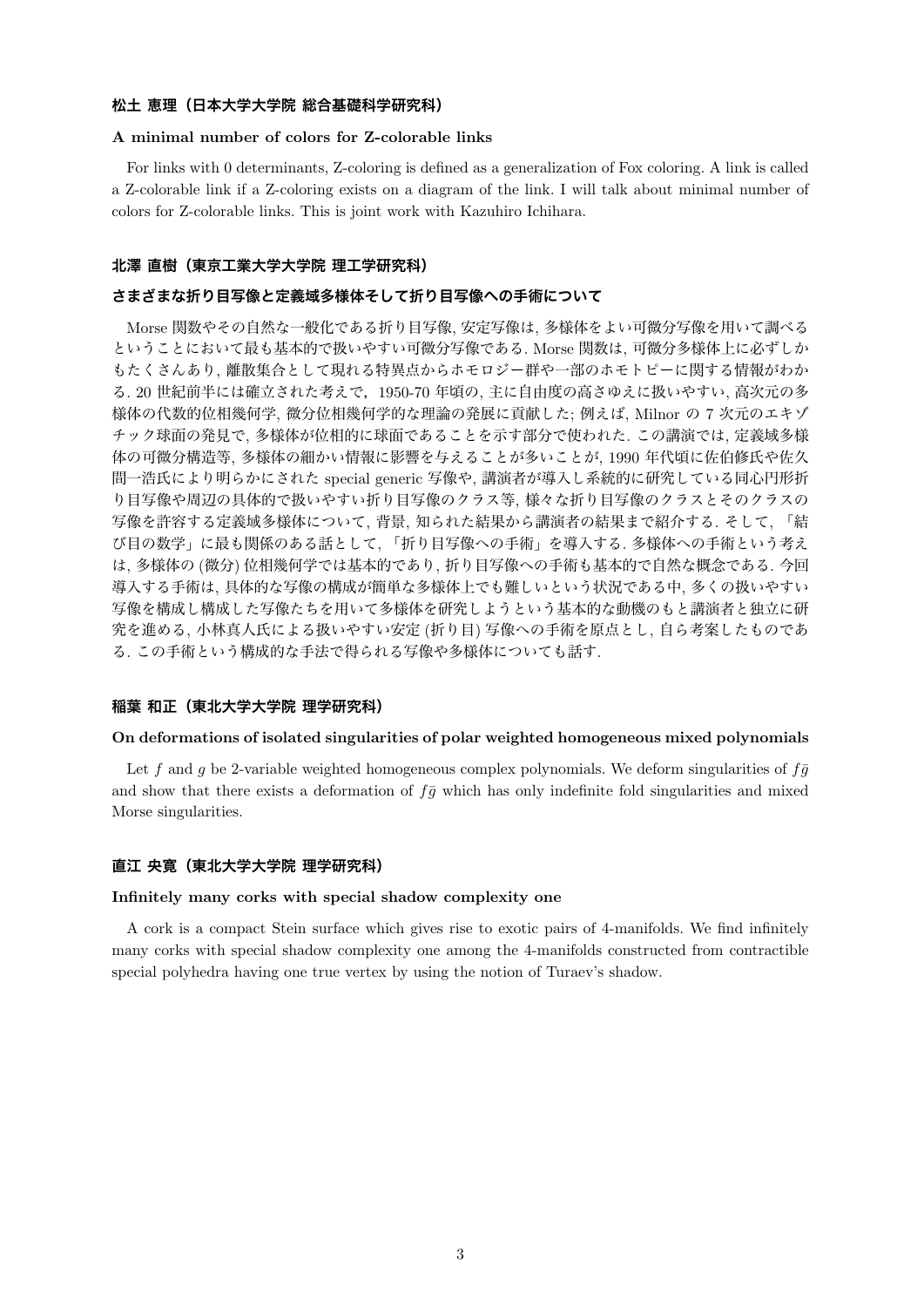#### **佐々木 貴審(九州大学大学院 数理学府)**

## **ライデマイスター移動 I , II に関する極小ダイアグラムについて**

球面上に与えられたダイアグラムからライデマイスター移動 I, II で, 可能な限り交差を減らすと, ライ デマイスター移動 I, II を 1 回使って交差を減らせない極小ダイアグラムになる. 非分離絡み目のダイアグ ラムに対して, 極小ダイアグラムがライデマイスター移動 I, II に関して, 一意的に存在することが示せた. また, 自明な結び目の非最小な極小ダイアグラムが存在し, これを連結和として使うことにより, 任意の絡 み目における極小ダイアグラムの個数は無限個であることが分かる. また, ライデマイスター移動 I, II の 同値類を変えるライデマイスター移動 III があったとすると, 一方の同値類の極小ダイアグラムにライデマ イスター移動 III を施して, もう一方の同値類に移せることが分かった.

#### **瀧村 祐介(学習院 中等科)**

# **Strong and weak** (1*,* 2*,* 3) **homotopies on knot projections (伊藤昇氏(早稲田大学高等研究所)との共同研究)**

球面上の knot projection における, 射影された Reidemeister move を用いて weak (1*,* 2*,* 3) という 3 種 類の Reidemeister move の組 (1*, w*2*, w*3) からなる同値関係を考える. 本研究では, この同値類からなる集 合が無限個の同値類を持つことを, 新しい不変量を導入して示した. また, 類似の (1*, s*2*, s*3), (1*, w*2*, s*3), (1*, s*2*, w*3) は全て自明な同値類のみを生む同値関係であることも示した.

## **伊藤 昇(早稲田大学 高等研究所)**

# **Knot projections with reductivity two (瀧村祐介氏(学習院中等科)との共同研究)**

knot projection の既約度は3年ほど前に清水理佳氏により導入された. 既約度は可約な knot projection となるための half-twisted splice operation(成分を保つ splice)を行う最小回数として定義される. 清水氏 により, 既約度は 4 以下であることが知られているが, 3 以下であることはわかっていない. 今回, 2 以下の 清水既約度がどのような knot projection であるかの必要十分条件を与えた. また, 既約度を下からおさえ る2種類の整数も紹介する. 一つは清水氏とは別個の新しい既約度 *t* であり, もう一つは knot projection についての, ある不変量が対応する. 既約度 *t* が 2 であることの必要十分条件も与えた. 尚, 既約度 *t* が 3 以 上の knot projection は見つかっていない. また, 本講演は下記の論文 [1] の解説でもある.

[1] N. Ito and Y. Takimura, Knot projections with reductivity two, Topology Appl. 193 (2015), 290-301.

#### **小松 聖弥(大阪市立大学大学院 理学研究科)**

# 4 **交点以下の welded arc の数え上げ**

*n* 交点の welded arc は, 交点数 *n* 以下の 2 次元のリボン結び目を表示することが知られている. この講 演では 4 交点以下の welded arc の数え上げについて報告する.

# **吉池 俊(日本大学大学院 総合基礎科学研究科)**

#### **Unknotting twist knots by forbidden moves**

It is known that any knots and virtual knots can be deformed to the trivial knot by Reidemeister moves, virtual Ridemeister moves and forbidden moves. The number of forbidden moves needed to deform a knot to the trivial knot is called the forbidden number of the knot. I will report a result which improves known upper bounds on the forbidden number of twist knots. In particular, the forbidden number of the trefoil knot is shown be at most three.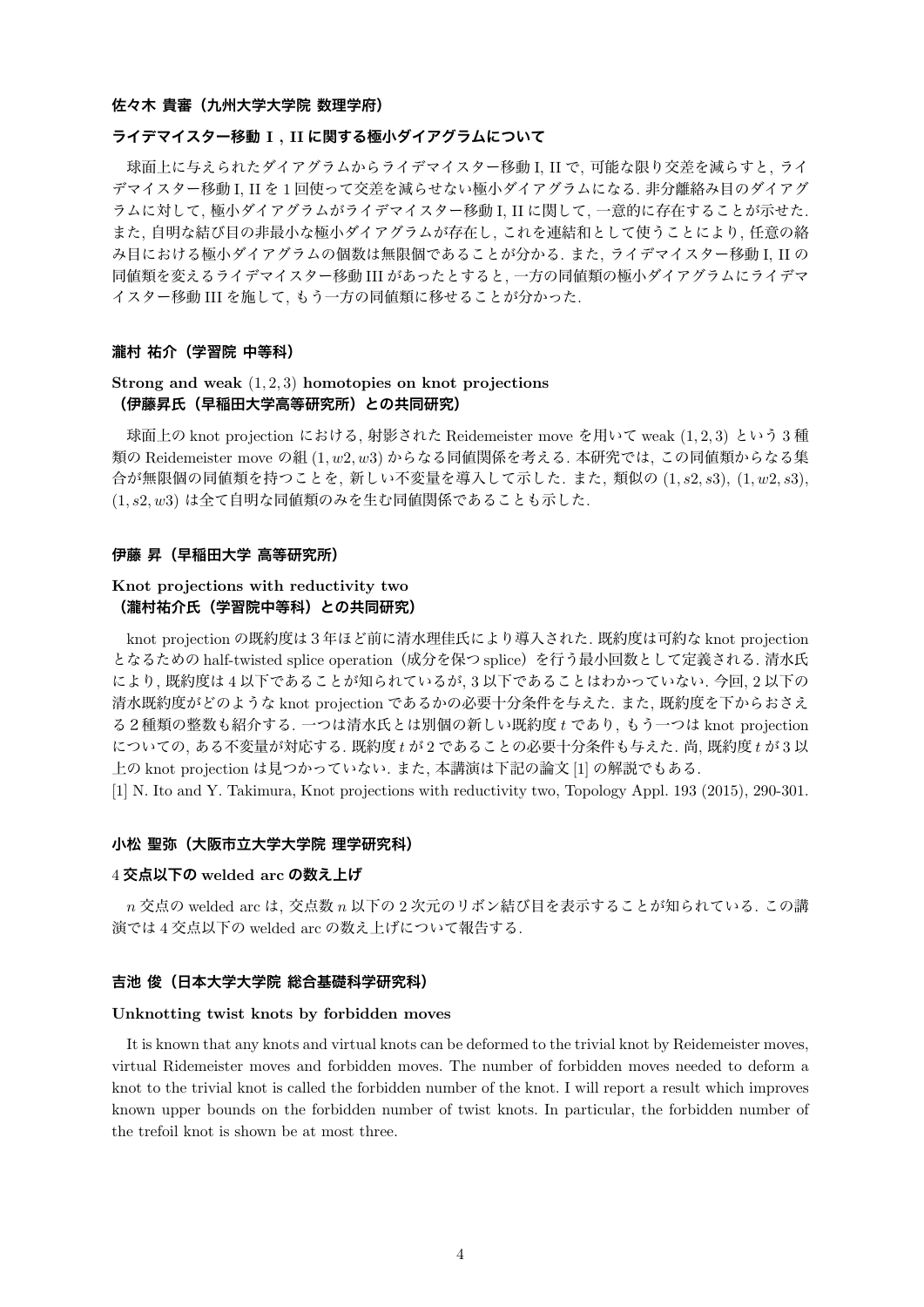#### **丹下 稜斗(九州大学大学院 数理学府)**

# **On certain L-functions for deformations of knot group representations (北山貴裕氏(東京工業大学), 寺嶋郁二氏(東京工業大学), 森下昌紀氏(九州大学)との共同研究)**

We study the twisted knot module for the universal deformation of an  $SL(2)$ -representation of a knot group, and introduce an associated L-function, which may be seen as an analogue of the algebraic *p*-adic L-function associated to the Selmer module for the universal deformation of a Galois representation. We then investigate two problems proposed by Mazur: Firstly we show the torsion property of the twisted knot module over the universal deformation ring under certain conditions. Secondly we verify the simplicity of the zeroes of the L-function by some concrete examples for 2-bridge knots. This is a joint work with T. Kitayama, Y. Terashima and M. Morishita.

#### **植木 潤(九州大学大学院 数理学研究院/東京大学大学院 数理科学研究科)**

#### **Theory of genera and Iwasawa invariants for** 3**-manifolds**

本講演では, 絡み目で分岐する 3 次元多様体の分岐被覆を扱う. まず新甫・ 植木のイデール的類体論の応 用として, ガウス・古田の「種の公式」の類似を, 一般の 3 次元多様体上の有限次分岐被覆に対して示す. さらにそれを用いて, 岩澤 *µ<sup>p</sup>* 不変量に関する 1973 年の岩澤の結果の類似を, 分岐 Z*<sup>p</sup>* 被覆(*p* 冪次巡回分 岐被覆のなす逆系)に対して与える. また岩澤 *λ<sup>p</sup>* 不変量に関する木田の公式の類似を, 一般の *p* 冪次の場 合に示す. 単数群のコホモロジーを用いた 1981 年の岩澤の証明について, 2 サイクル群のコホモロジーを 用いて並行な議論を与え, 具体計算と合わせて結果を得る. 岩澤 *µ<sup>p</sup>* 不変量が多項式の *p* 進 Mahler 測度・力 学系の *p* 進エントロピーとして解釈されることも紹介する.

# **井上 和彦(九州大学大学院 数理学府)**

#### **On positive and almost alternating links**

positive and alternating link が positive-alternating diagram をもつことはよく知られているが, では positive and almost alternating link はどんな diagram をもつだろうか. 本講演では, positive and almost alternating diagram をもつ link は alternating であることと, すべての positive で non-alternating な Montesinos link は almost positive-alternating diagram をもつことを示し, 更に almost PA-link という 概念にも言及したい.

# **長田 俊耐(九州大学大学院 数理学府)**

# **On handlebody-knot pairs which realize exteriors of knotted surfaces in** *S* 3

 $S^3$  内に埋め込まれた連結閉曲面の外部の連結成分は2つあるが, 各連結成分はあるハンドル体結び目の 外部に同相であることが, Fox によって示されている. 一方, *S* <sup>3</sup> 内の連結閉曲面で, 外部の各連結成分がど ちらもハンドル体に同相でないものが存在する. そのような閉曲面を "bi-knotted surface"と呼ぶことにす る. 本講演では種数 2 の "素"な bi-knotted surface の外部の 2 つの連結成分に対して, それらと同相な外部 を持つハンドル体結び目対は, 一方は既約であり, もう一方は可約であることを示す. さらに, ある条件を 満たす空間 3 価グラフで表される種数 2 のハンドル体結び目 *H* に対して, ある bi-knotted surface で, そ の外部の連結成分の 1 つが *H* の外部と同相となるものを構成する方法を紹介する.

## **飯島 悠介(筑波大学大学院 数理物質科学研究科)**

# *S* 1 **-oriented handlebody-link と multiple conjugation quandle**

handlebody を 3 次元球面に埋め込んだものを handlebody-link といい,その種数 1 の成分にのみ向きを 入れたものを *S* 1 -oriented handlebody-link という. 本講演では, *S* 1 -oriented handlebody-link diagram へ の coloring を定義し, coloring の個数が不変量になるための代数系が multiple conjugation quandle である ことを示す.